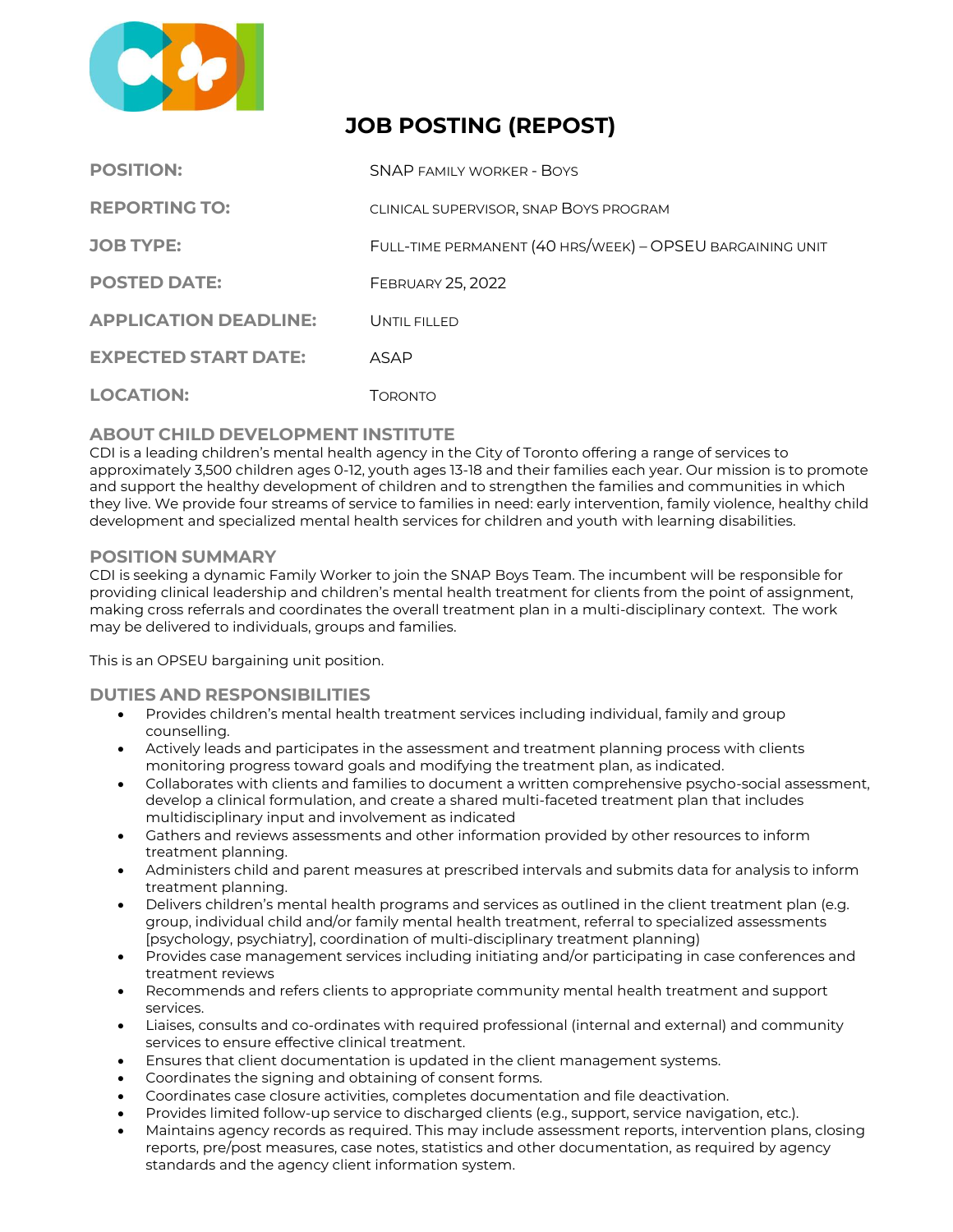- May participate in the development of training programs and materials for other professionals and community groups.
- Participates in development planning, research activities and ongoing evaluation of services.
- Works collaboratively with other professionals and organizations on cases and special projects.
- May provide supervision to practicum students as capacity allows.
- Assumes other responsibilities as may be assigned from time to time.

## **MINIMUM QUALIFICATIONS AND SKILLS**

- M.S.W., or equivalent (i.e., a masters level degree leading to registration as an RHP qualified to provide psychotherapy), from an accredited educational institute.
- Registered with a professional college; qualified to provide psychotherapy.
- A minimum of 3 years professional experience and familiarity with various individual, group, and family mental health intervention modalities.
- Ability to work in a highly distractible environment; sensitivity to the uniqueness and demands of a public service agency.
- Maintains the confidentiality and security of client-related and agency information.
- Proficient with MS Office Suite (Word, Excel, Outlook).
- Possess strong verbal and written communication and influencing skills.
- Demonstrated ability to probe, analyze, synthesize and problem solve issues.
- Be a dedicated and flexible team player able to interact with team members, and colleagues at all levels of the organization.
- Demonstrated ability to work in a respectful manner with groups from diverse backgrounds and experiences.

# **WORKING CONDITIONS**

- Governed by concurrent and dynamic deadlines, despite conflicting priorities and frequent interruptions.
- The noise level in the work environment is usually moderate. Shared office space.
- Occasional travel to CDI locations and/or community settings (e.g., client homes, schools) as required.
- Fast-paced work environment.
- Frequent handling of queries and calls from clients.
- Requires flexible hours and community-based service provisions
- Works flexible hours related to the treatment plans of clients; regular evening work is required.
- Valid driver's license and access to a vehicle.

## **COMPENSATION**: \$57,645/annum

#### **APPLICATION INSTRUCTIONS:** Child Development Institute Human Resources E-mail: [kcoshal@childdevelop.ca](mailto:kcoshal@childdevelop.ca) and [careers@childdevelop.ca](mailto:careers@childdevelop.ca)

*Thank you in advance for your interest. However, due to the volume of resumes received, only those candidates selected for interviews will be contacted.* 

#### **DIVERSITY AND INCLUSION:**

.

*Child Development Institute is an Equal Opportunity Employer. We value inclusivity & diversity in the workplace. We actively encourage applications from members of groups with historical and/or current barriers to equity, including, but not limited to,*

- *First Nations, Métis and Inuit peoples, and all other Indigenous peoples;*
- *members of groups that commonly experience discrimination due to race, ancestry, colour, religion and/or spiritual beliefs, or place of origin;*
- *persons with visible and/or invisible (physical and/or mental) disabilities; and*
- *persons of marginalized sexual orientations, gender identities, and gender expressions.*

We recognize that many of these identities intersect and that therefore, equity, diversity and inclusion can be complex. We *value the contributions that each person brings, and are committed to ensuring full and equal participation for all in our community.*

#### **ACCOMMODATION:**

*Child Development Institute is committed to creating an accessible and inclusive organization. In accordance with the Accessibility for Ontarians with Disabilities Act, 2005 (AODA) and the Ontario Human Rights Code (OHRC). Child Development Institute will provide accommodations throughout the recruitment & selection process to applicants with*